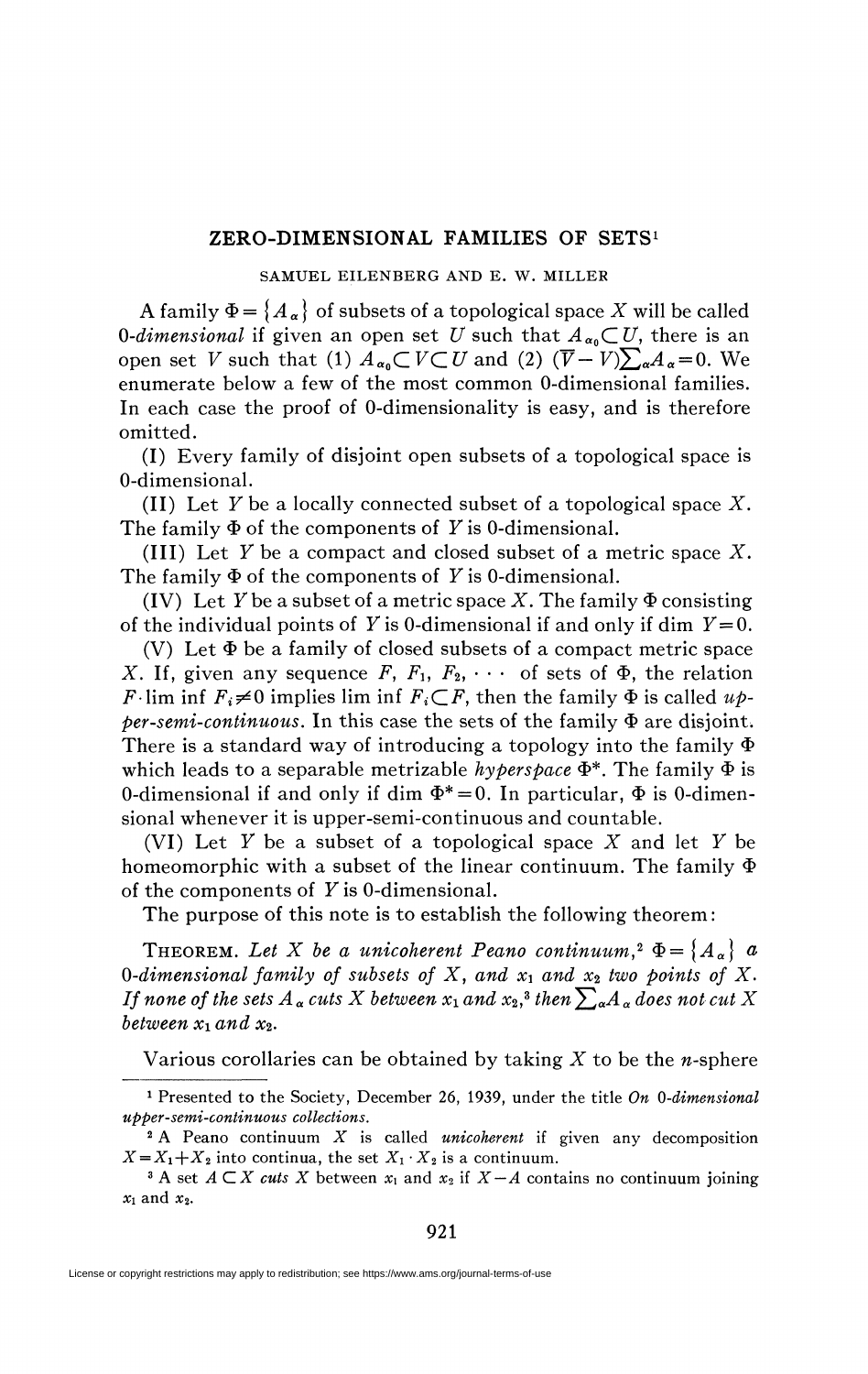$S<sup>n</sup>$  ( $n > 1$ ) or the *n*-cube  $Q<sup>n</sup>$  ( $n > 0$ ) and  $\Phi$  to be one of the families  $(I)$ – $(VI)$ .<sup>4</sup>

We shall establish two lemmas before giving the proof of the theorem.

LEMMA 1. Let X be a unicoherent Peano continuum. Let  $A_1$  and  $A_2$  be *open and disjoint subsets of X, and let*  $A_2$  *be connected. If neither*  $A_1$ *nor*  $A_2$  *cuts X between the points*  $x_1$  *and*  $x_2$ *, then*  $A_1+A_2$  *does not cut X between*  $x_1$  *and*  $x_2$ *.* 

PROOF. Let  $C_2$  be the component of  $X - A_2$  which contains  $x_1$  and  $x_2$ . Let  $B_1 = A_1 \cdot C_2$  and  $B_2 = X - C_2$ . It follows easily that  $B_1$  and  $B_2$  are open,  $B_1 \tcdot B_2 = 0$ ,  $B_2$  and  $X - B_2 = C_2$  are connected, and  $A_1 + A_2$  $(B_1 + B_2)$ . It will be sufficient to show that  $B_1 + B_2$  does not cut X between  $x_1$  and  $x_2$ .

Since  $B_1 \subset A_1$ , the set  $B_1$  does not cut X between  $x_1$  and  $x_2$ . We will denote the component of  $X - B_1$  which contains  $x_1$  and  $x_2$  by  $C_1$ . If  $C_1 \cdot B_2 = 0$ , then  $C_1 \subset X - (B_1 + B_2)$ , so that  $B_1 + B_2$  does not cut X between  $x_1$  and  $x_2$ . We will suppose then that  $C_1 \cdot B_2 \neq 0$ . Since  $C_1$ and  $B_2$  are connected it follows that  $C_1+B_2$  is connected. But  $C_1+B_2\subset X-B_1$ . Hence  $C_1+B_2\subset C_1$ , and therefore  $B_2\subset C_1$ . Since  $C_2 = X - B_2$ , it follows that  $X = C_1 + C_2$ . Since  $C_1$  and  $C_2$  are continua and *X* is unicoherent, it follows that  $C_1 \ncdot C_2$  is a continuum. But  $x_1$ and  $x_2$  belong to  $C_1 \cdot C_2$ , and  $C_1 \cdot C_2 \subset X - (B_1 + B_2)$ . Hence  $B_1 + B_2$  does not cut X between  $x_1$  and  $x_2$ .

LEMMA 2. Let X be a unicoherent Peano continuum and let  $A_1, A_2, \cdots, A_n, \cdots$  be a sequence of disjoint open subsets of X. If *none of the sets A<sub>n</sub> cuts X between*  $x_1$  *and*  $x_2$ *, then*  $\sum_{n=1}^{\infty} A_n$  *does not cut X between*  $x_1$  and  $x_2$ .

PROOF. Since *X* is locally connected and separable, every open set in *X* consists of a countable number of components each of which is open. It is clear, then, that we may assume each set  $A_n$  to be connected.

Let *k* be any positive integer. Using Lemma 1, it follows by finite induction that  $A_1 + A_2 + \cdots + A_k$  does not cut X between  $x_1$  and  $x_2$ . Let  $C_k$  be the component of  $X - (A_1 + A_2 + \cdots + A_k)$  which contains  $x_1$  and  $x_2$ . Then  $\prod_{k=1}^{\infty} C_k$  is a continuum containing  $x_1$  and  $x_2$ , and  $\prod_{k=1}^{\infty}C_k\subset X-\sum_{k=1}^{\infty}A_k$ . Hence  $\sum_{k=1}^{\infty}A_k$  does not cut X between  $x_1$ and  $x_2$ .

<sup>4</sup> See R. L. Moore, Proceedings of the National Academy of Sciences, vol. 10 (1934), p. 356, and S. Eilenberg, Fundamenta Mathematicae, vol. 26 (1936), pp. 76- 77.